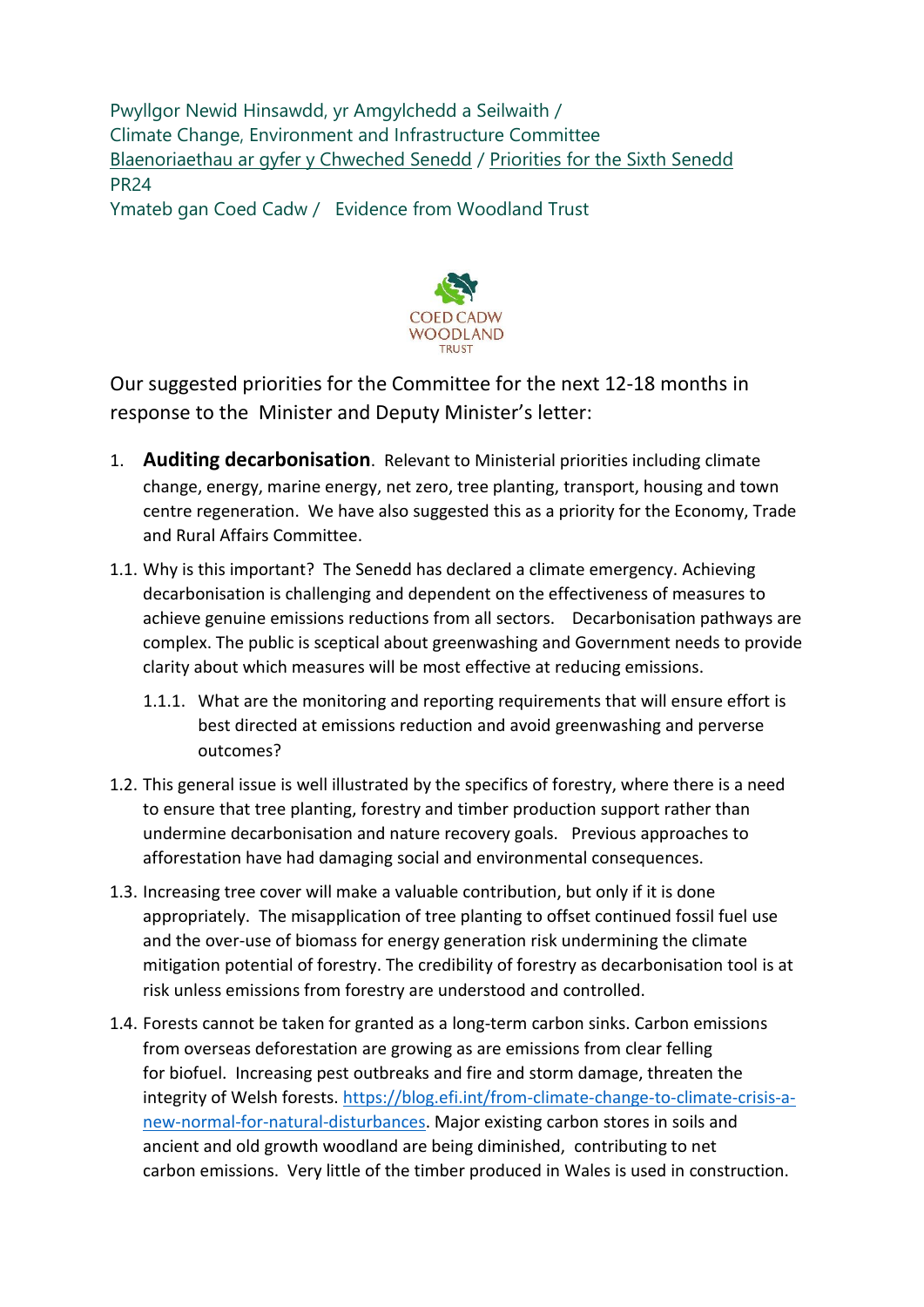- 1.4.1. How are Ministers demonstrating effective carbon auditing on the Welsh Governmement's own forest estate, and using the dominant position of that forest estate to lead strategic change in timber production and use and increase long term carbon stores?
- 2. **Woodland creation – recommendations of the Ministerial Task Force.** Relevant Ministerial priorities include net zero, tree planting, and nature and biodiversity.
- 2.1. Review the recommendations of Ministerial Tree Task Force. A wide range of actions have been initiated by the Deputy Minister, and a new action plan promised for later this year.
- 2.2. Why is this important? Achieving decarbonisation goals requires that these recommendations are successfully implemented and not undermined by poorly directed effort and greenwash.
	- 2.2.1. What will be the contribution to the delivery of the Welsh Government's Decarbonisation Plan?
	- 2.2.2. What financial contribution is expected of the new proposed Farm Support Scheme?
	- 2.2.3. What are the implications of substantial land use change from this proposed rapid scaling up of tree cover?
	- 2.2.4. How is tree cover best extended and managed in ways that contribute to nature- based solutions and natural flood management?
	- 2.2.5. How will the Wales National Forest foster the development of a foundational woodland economy and balance commercial forestry and climate and biodiversity objectives?
- 3. **Natural Resource Recovery and a Green Recovery.** Ministerial priorities include climate change, nature and biodiversity, tree planting and environment. We have also suggested this as a priority for the Economy, Trade and Rural Affairs Committee.
- 3.1. Our climate and nature crisis is reflected in a natural resource crisis in Wales, as summarised in NRW's 2020 State of Natural Resources Report (SoNaRR): "Today Wales faces the seemingly unbridgeable obstacle of how to deliver the transformative change needed to meet the challenge of the nature and climate emergencies." ([NRW](https://cdn.cyfoethnaturiol.cymru/media/693209/sonarr2020-executive-summary.pdf#:~:text=The%20publication%20of%20the%20second%20State%20of%20Natural,for%20the%20sustainable%20management%20of%20natural%20resources%20%28SMNR%29)  [2020 SoNaRR Executive Summary, page 16\)](https://cdn.cyfoethnaturiol.cymru/media/693209/sonarr2020-executive-summary.pdf#:~:text=The%20publication%20of%20the%20second%20State%20of%20Natural,for%20the%20sustainable%20management%20of%20natural%20resources%20%28SMNR%29) .
- 3.2. Why is this important? There is a decline in the capacity and resilience of Welsh landscapes to maintain soil fertility, store carbon, hold back flooding, provide clean water and support nature. Risks of drought, fire, flood and pest attack and species decline are all increasing.
	- 3.2.1. What investment is needed to introduce more sustainable, climate resilient and nature positive farming, forestry and nature conservation practices across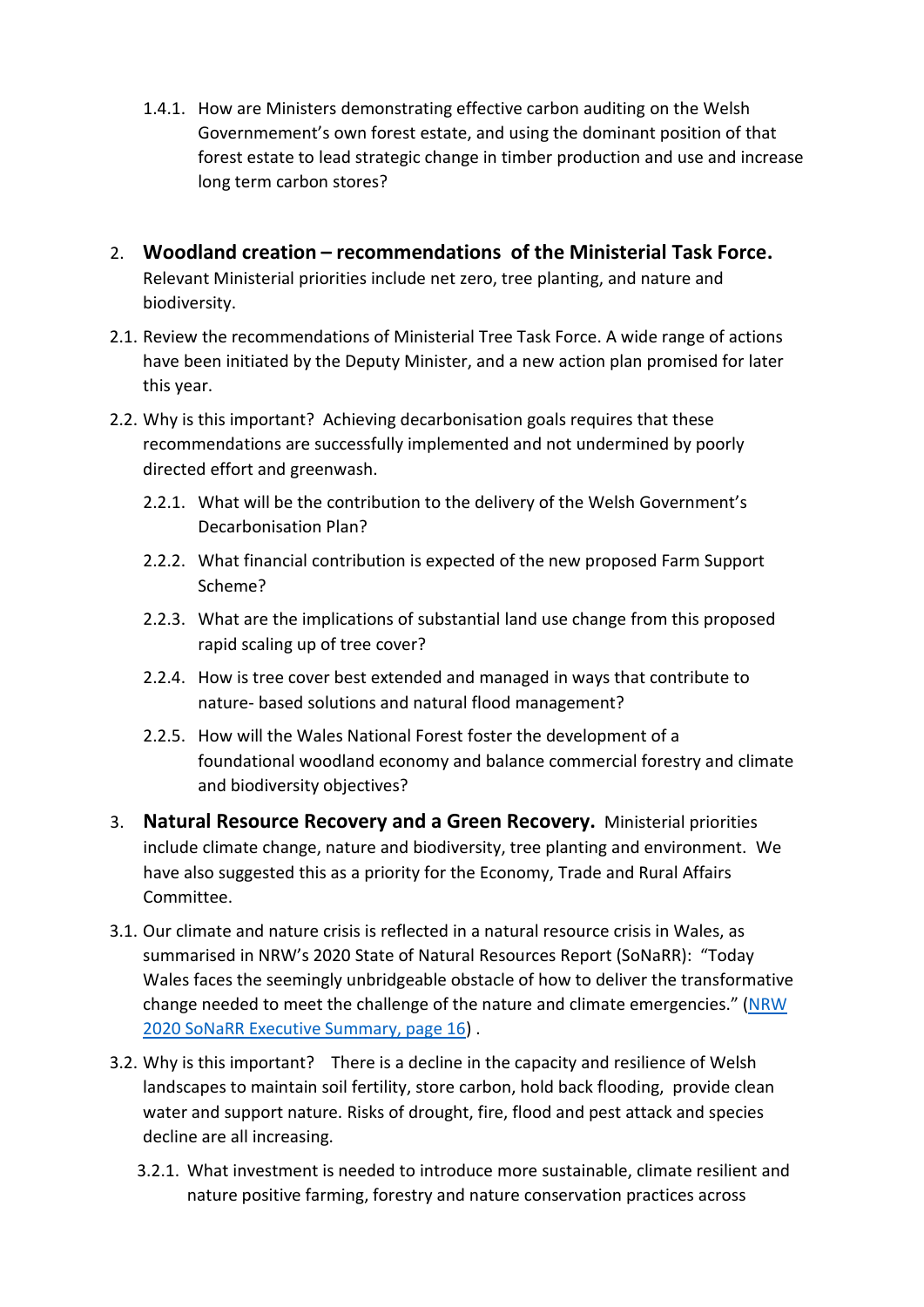Wales? Examples include practices such as agroforestry, improved slurry treatment, continuous cover forestry, and restoration of native peatlands and native woodlands.

- 3.2.2. What is the green jobs potential of this investment?
- 3.2.3. Will the proposed new Sustainable Farming Scheme deliver this and what are the implications of substantial change to land use and landscape? How can landowners, especially family farms, be supported to make the necessary adjustments?
- 3.2.4. What program do Ministers have to act at scale across Wales and with urgency, to reverse the current downward trends in biodiversity and environmental condition?
- 3.2.5. How will communities engage with landscape wide change?
- 3.2.6. Does NRW have the resources, powers, capacity and skills to support such a program?
- 4. **Liveable cities in the face of climate change.** Ministerial priorities include climate change, nature and biodiversity, tree planting, environment, transport, housing and town centre regeneration. We have also suggested this as a priority for the Local Government and Housing Committee.
	- 4.1. Cities face increasingly serious heat waves, extreme weather events and flooding. Future Wales – the National Plan 2040 recognises that green space and tree cover are of paramount importance for managing impacts, supporting health and wellbeing and community regeneration. [Blog on urban trees as Infrastructure.](https://provocations.darkmatterlabs.org/trees-as-infrastructure-1dd94e1cfedf)
	- 4.2. The importance of green space has been further highlighted during the pandemic. This has raised the question of how benefits can be secured for the future and has exposed issues of inequality of access and the challenges of maintenance.
	- 4.3. Why is this important? The Senedd and many local authorities have declared climate emergencies. Government and local authorities have a responsibility to protect communities from the dangerous impacts of climate change.  Greenspace and tree cover makes cities more liveable and there is now a need and opportunity to reverse years of disinvestment and inequality. The most important component, mature tree cover, is in decline. Withholding investment will increase risks and costs, and fail to protect community wellbeing.
		- 4.3.1.What progress are Ministers and local authorities making to protect and develop green infrastructure as a core tool for the delivery of their wellbeing and decarbonisation plans?
		- 4.3.2.How are Government and local government working with communities to address green space inequality and make best use of green space to mitigate the effects of severe heat waves and storms?
		- 4.3.3.What policies, targets and resources will Government introduce to achieve these objectives?